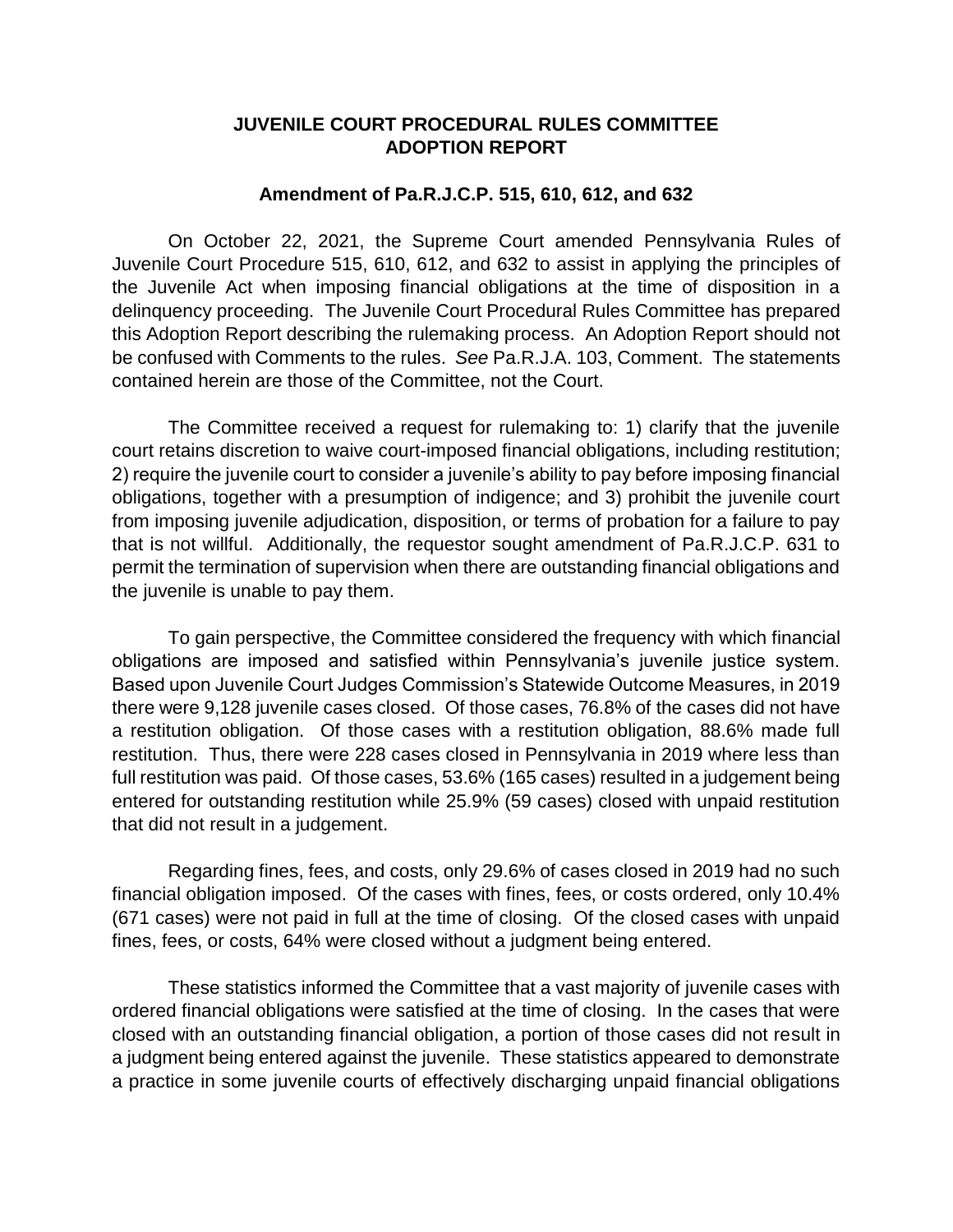at the time that supervision is terminated. For consistency of practice, the Committee believed there would be merit in pursuing rulemaking on this topic.

Next, the Committee considered whether all financial obligations are discretionary. For example, the Crime Victims Act requires a juvenile to pay costs of at least \$25 when there is a consent decree or an adjudication of delinquency. *See* 18 P.S. § 11.1101(a)(3). The Crime Victims Act states: "This cost shall be imposed notwithstanding any statutory provision to the contrary." *Id.* § 110.1101(c). The Committee believed the subordination of such statutory mandates to the principles of the Juvenile Act, 42 Pa.C.S. § 6352(a)(5), is a substantive matter, not procedural. Anecdotally, the practice in Pennsylvania of not imposing mandatory fees was varied.

The Committee initially proposed an amendment of Pa.R.J.C.P. 515(B) to incorporate the statutory criteria for imposing financial obligations on juveniles. *See* 49 Pa.B. 2474 (May 18, 2019). Additionally, "restitution" would be replaced with "financial obligations" to include fines, costs, and fees with restitution amounts. The Comment to Pa.R.J.C.P. 515 would be revised to contain statutory content and citations. Further, the Committee proposed adding a reference to the Comment to Pa.R.J.C.P. 515 indicating that diminution of financial obligations may be sought through a dispositional review hearing. The Comment to Pa.R.J.C.P. 610 would be revised to contain a corollary statement.

The Committee received 14 comments. After reviewing the comments, the Committee recognized the limits to which procedural rulemaking can address the issues of policy raised in the comments. The Committee did not disagree with the sentiment and seeming frustration expressed by some commenters regarding juveniles' ability to satisfy financial obligations. Nor did the Committee disagree that such obligations place a burden on juveniles that potentially extends beyond the supervision of the juvenile court. Further, the Committee acknowledged that perspectives on the imposition of financial obligations differed among stakeholders, especially when financial obligations are imposed as restitution. Moreover, several commenters believed that some costs are "mandatory" regardless of circumstance and other commenters contended that imposition of any cost must be consistent with the Juvenile Act. The Committee believed this difference of opinion is best resolved through either an adjudicatory proceeding or legislative action rather than by procedural rulemaking.

However, it bears noting that the initial order of disposition is not static; it is subject to subsequent review and modification by the juvenile court to ensure "that the juvenile is receiving necessary treatment and services and that the terms and conditions of the disposition are being met." Pa.R.J.C.P. 610(A). As the imposition of financial obligations is part of disposition, see generally 42 Pa.C.S. § 6352 (Disposition of Delinquent Child), it, too, is subject to subsequent review and modification pursuant to Pa.R.J.C.P. 610.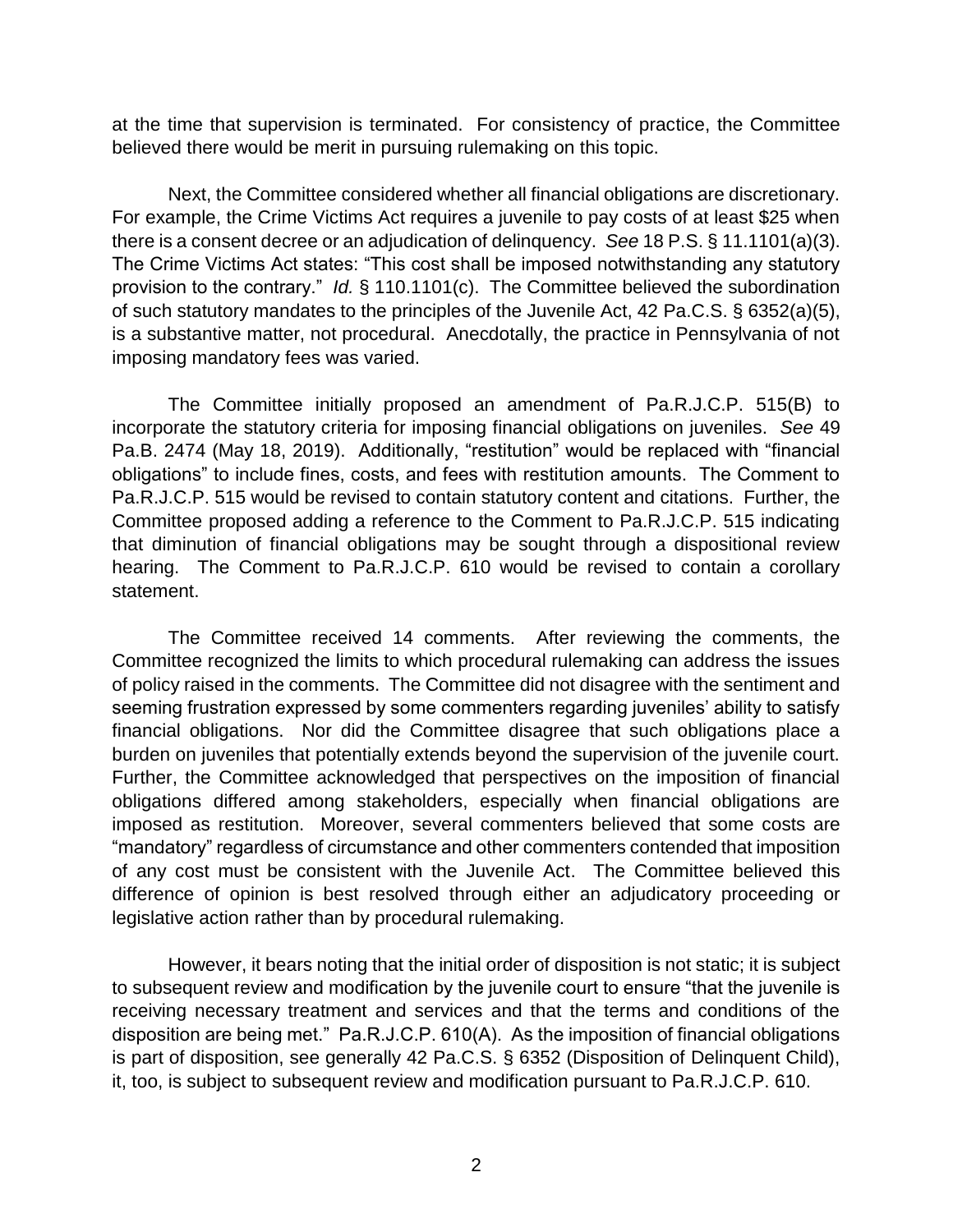The implication of modifying restitution after the initial imposition was discussed at length. The issue of restitution pivoted on the relationship between the Juvenile Act and the Crime Victims Act. As indicated by the comments, there is an ardent belief that restitution, once imposed, should never be modified. However, unlike criminal court, few matters are "final" while a juvenile remains under the supervision of the juvenile court, including the disposition. To illustrate, a juvenile court, subject to the requirements of 42 Pa.C.S. § 6353(a), can extend a juvenile's commitment after the initial disposition.

Procedurally, there was concern that victims have notice and the opportunity to be heard prior to the court ordering a modification of restitution. Rule 610(B) currently requires notice to the victim when there is going to be a change in disposition. However, the notice is not specific to restitution so the victim does not know if the change concerns restitution.

Believing the more prudent course was to propose a procedural avenue to seek relief and for cases to be determined on individual merit with all stakeholders given notice, including victims, see Pa.R.J.C.P. 600(B)(1) & Comment (attorney for the Commonwealth is to notify victim of dispositional review hearing); Pa.R.J.C.P. 631(E) & Comment (same for motion for early termination), the Committee published revised proposed amendments to Pa.R.J.C.P. 515 and 610 for comment. *See* 50 Pa.B. 3838 (August 1, 2020). The proposed rules were intended to clarify what is already permitted by the Pennsylvania Rules of Juvenile Court Procedure. Per Pa.R.J.C.P. 515, the court may impose financial obligations, including restitution, at the time of disposition. Per Pa.R.J.C.P. 610, the court may review and modify, without limitation, the dispositional order. The anticipation that a modification of the dispositional order may impact a victim is already contemplated in Pa.R.J.C.P. 610(B) with notice to the victim, together with an opportunity to be heard. The proposed rules recognize that a party may seek an adjustment of the dispositional order, but they do not dictate an outcome. That decision is reserved for the juvenile court judge based upon the individual facts of the case.

The Committee received 10 comments in response to the revised proposal. Only one commenter favored the proposal. While the other commenters believed the proposal did not go far enough, there was no consensus on direction. Some commenters believed that juveniles should be liable for repayment of all mandatory financial obligations imposed and victims should be entitled to full restitution from the juvenile. Other commenters believed that juveniles should be presumed indigent and any financial obligation must reflect this presumption. Further, juveniles should not be liable for unpaid obligations.

The statistics reviewed, *supra*, did not suggest to the Committee that the vast majority of financial obligations being imposed were excessive to the point that juveniles were unable to satisfy those obligations with widespread frequency. Indeed, many of the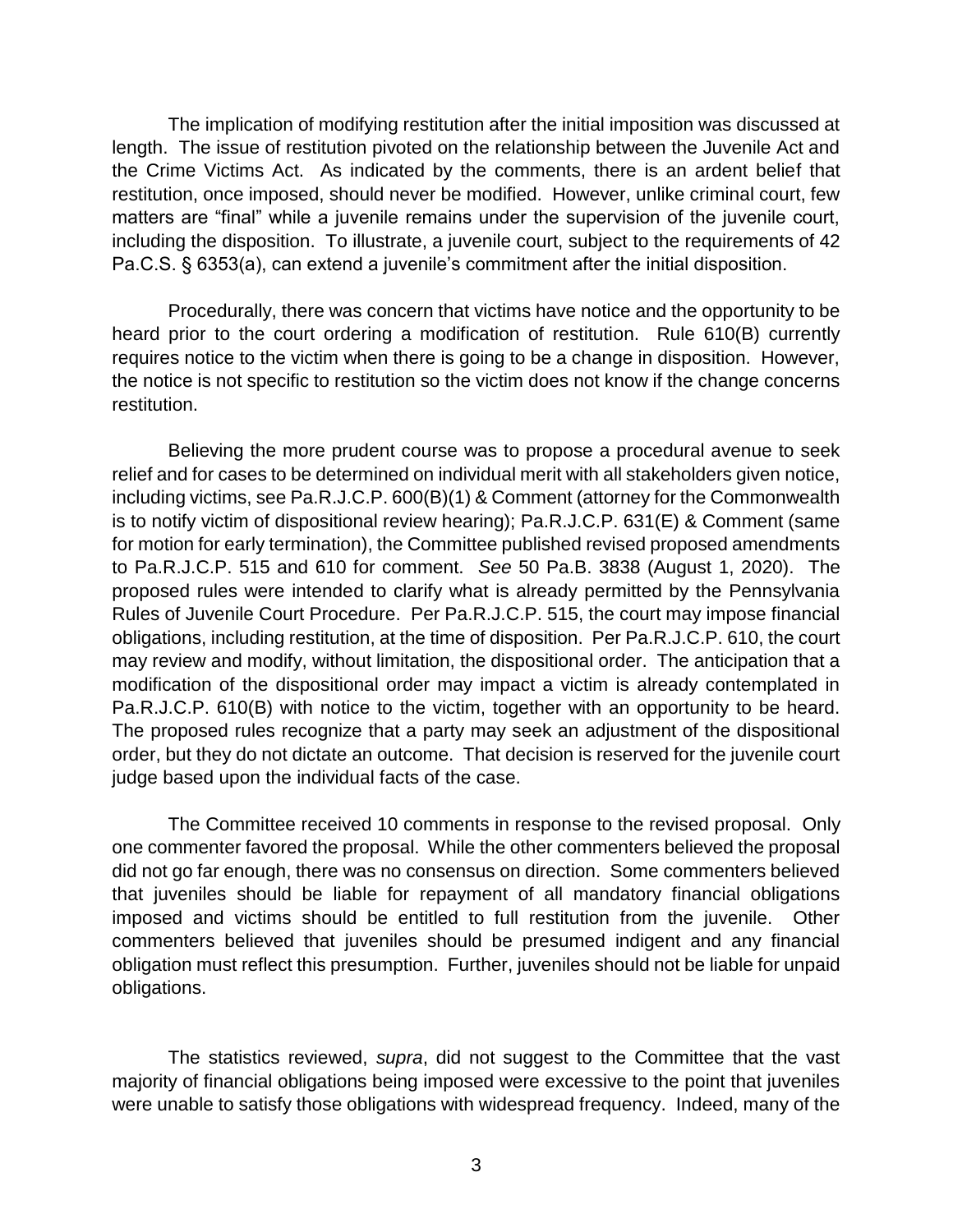arguments raised by the commenters, such as the calculation of earnings capacity, are best directed to the juvenile court judge based upon individual case circumstances and should not be preordained by the rules.

In its second publication, the Committee proposed adding, *inter alia*, the third and fourth sentences of the second proposed paragraph of the Comment to Pa.R.J.C.P. 515, which drew sharp criticism. Those sentences stated:

The primary purpose of a financial obligation should be the juvenile's rehabilitation, not the juvenile's punishment or the victim's recompense. *See generally Commonwealth v. Petrick*, 217 A.3d 1217 (Pa. 2019). The satisfaction of a financial obligation using third party funds does not further a juvenile's rehabilitation.

Regarding the "third sentence," several commenters indicated that victim restitution is part of a juvenile's rehabilitation because it imposes accountability. The intent of the sentence was to reinforce the Juvenile Act's requirement that financial obligations, including restitution, be part of a juvenile's plan of rehabilitation. *See* 42 Pa.C.S. § 6351(a)(5). Imposing restitution without consideration of a juvenile's rehabilitation plan would not be consistent with the Juvenile Act. The citation to *Petrick* was qualified with an appropriate introductory signal.

Yet, after reviewing the comments, the Committee decided the better path was to remove, rather than refine, the Comment language to address the concerns. Further, the citation to *Petrick* was removed lest readers view it as an invitation to apply collection procedures from criminal courts to juvenile proceedings.

Regarding the "fourth sentence," the Committee believed that the use of third-party funds to pay off or pay down financial obligations does not hold a juvenile accountable. Upon reflection, the sentence might be in tension with 23 Pa.C.S. §§ 5503(a), 5505, which hold parents of a juvenile liable, subject to caps, for injuries caused by the juvenile. The Committee specifically solicited comments on the interplay between these statutes and the Juvenile Act. Noting there is little recent case law on these statutes, a commenter expressed concern about the parents' rights and the procedure for imposing this liability.

It was not believed that 23 Pa.C.S. §§ 5503(a), 5505 were widely applied in all counties in all circumstances. Anecdotally, the parents of juveniles often lack the funds to satisfy a juvenile's financial obligations. Nonetheless, given that the "fourth sentence" could be read to prohibit application of those statutes, the Committee favored removing that sentence. Additionally, the Committee did not wish for the sentence to be interpreted to preclude victim restitution from third party sources.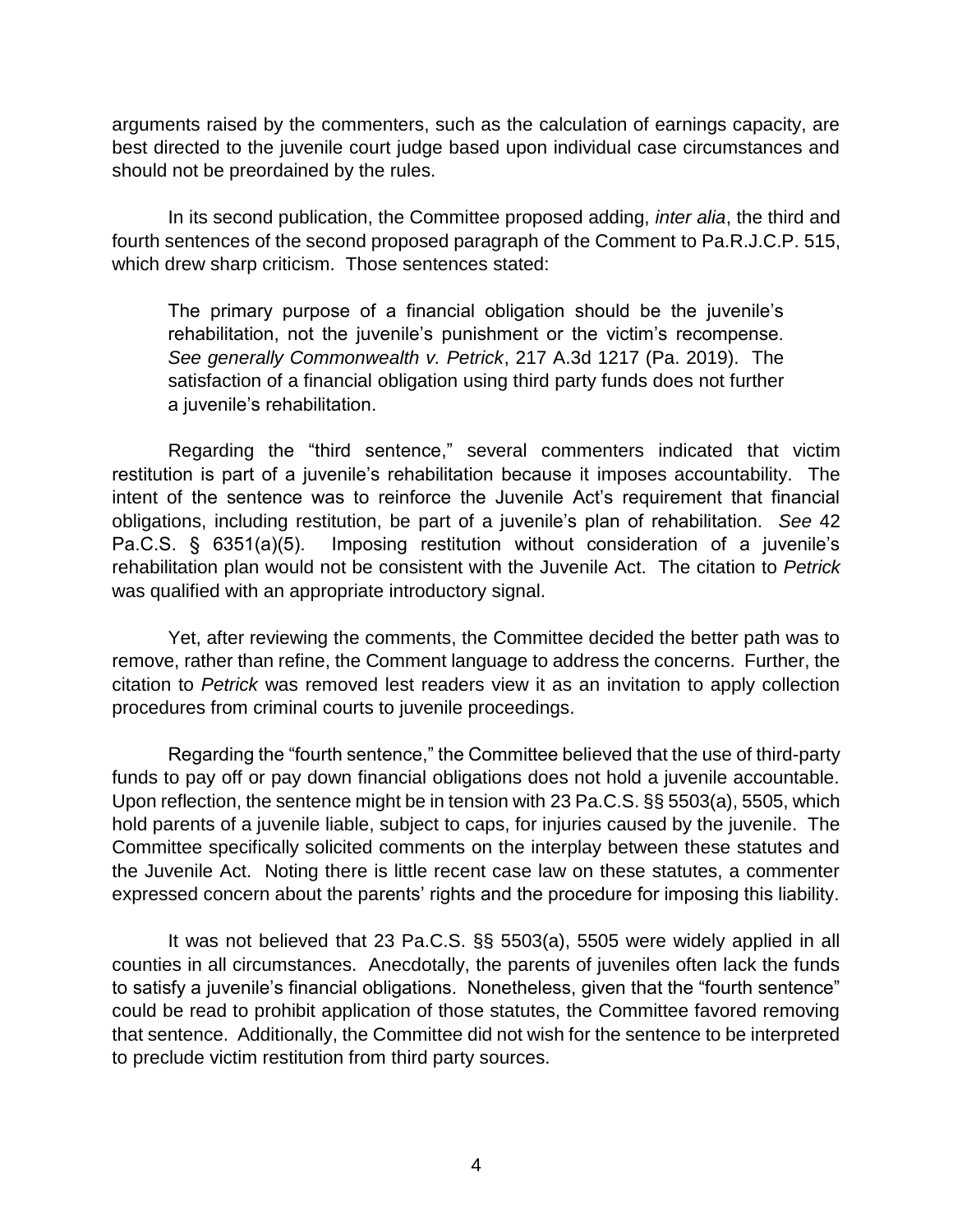Several comments sought a rule-based preclusion for the extension of supervision for unpaid financial obligations. That concept seemingly ran contrary to the principles of juvenile justice. If accountability is part of a juvenile's rehabilitation, and accountability may be maintained through the imposition of financial obligations, then a juvenile cannot be rehabilitated until all outstanding financial obligations have been paid. Therefore, unpaid financial obligations may properly be a basis for extending supervision. *See also*  42 Pa.C.S. § 6352(a)(5). However, an extension of supervision is not fated in all cases; there is a procedure to seek modification of a juvenile's plan of rehabilitation, which may include the diminution of financial obligations.

There appeared to be a misapprehension that financial obligations imposed upon indigent juveniles were improper in all instances. The Juvenile Act permits a term of probation to include a fine or restitution. *See* 42 Pa.C.S. § 6352(a)(6). The Juvenile Act further permits the court to order the juvenile to perform "community service" to "work off" the financial obligation. *See id*. The duration of this service may be extended, consistent with 42 Pa.C.S. § 6353(a). *See id*. In a sense, the imposed financial obligation is tantamount to an order of community service. The alternative to payment is a means to satisfy imposed financial obligations on indigent juveniles.

The concept of a "presumption of indigence" when imposing a reasonable amount of financial obligations was not incorporated. First, it is a presumption with potential to overwhelm and displace the other factors used in determining a reasonable amount. Second, it reflects the juvenile's state of "wealth" at the time of disposition and fails to reflect the juvenile's capacity for "wealth" over a period of time. Third, the juvenile's earning capacity, as expounded upon in the revised Comment to Pa.R.J.C.P. 515, should render a truer assessment of a juvenile's current and potential "wealth." Fourth, practically all juveniles are indigent by adult standards, so a presumption applicable to juveniles did not appear to be particularly enlightening. Fifth, a juvenile has the opportunity at a review or modification hearing to demonstrate that any inadequacy of earnings is not the result of insufficient effort or willful conduct. Sixth, the presumption of indigence, cited by commenters as precedential, serves a purpose for assigning counsel, see Pa.R.J.C.P. 151, which is unrelated from the purpose of these proposed rules.

The use of "financial obligations" in Pa.R.J.C.P. 515(B) to include fines, costs, fees, and restitution was not intended to diminish the importance of restitution. The phrase is simply representative of the total amount imposed upon a juvenile. With respect to the commenters, the importance of restitution is reflected, to a degree, in the priority and proportionality of each payment by the juvenile that flows directly to the victim rather than to the county or state treasury.

The Committee did not accept the suggestion that the rules instruct the manner in which the value of restitution is to be calculated. The focus at disposition is not on the valuation of restitution, *per se*, but on the "reasonable amount" of restitution "deemed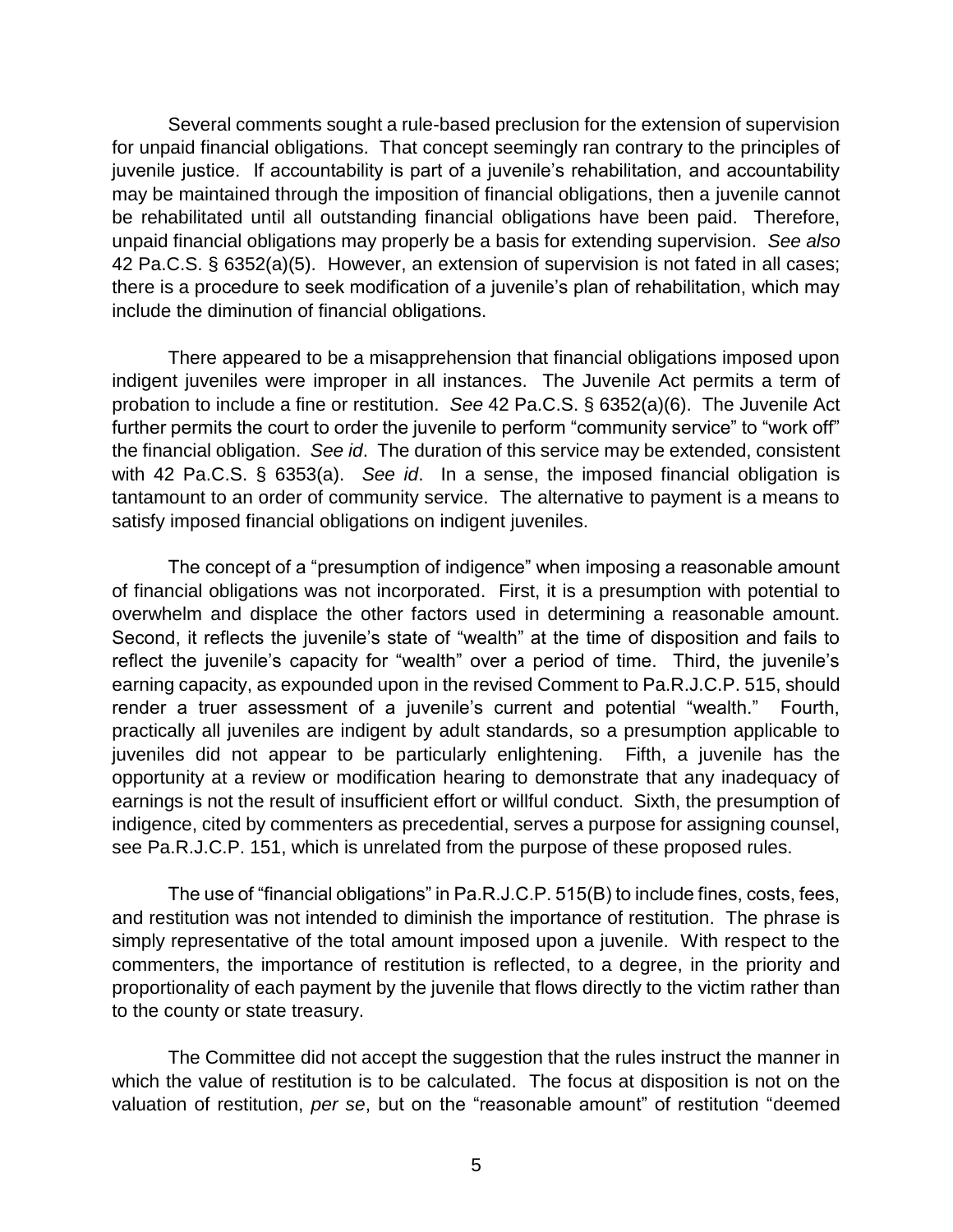appropriate as part of the plan of rehabilitation considering the nature of the acts committed and the earning capacity of the child, including a contribution to a restitution fund." 42 Pa.C.S. § 6352(a)(5). Moreover, the Committee was concerned that the value of restitution would become a proxy for a reasonable amount of restitution, which fails to consider the aforementioned statutory factors. Finally, the Committee was not aware of complaints of restitution being incorrectly or incompletely valued in present practice.

Relatedly, the Committee was asked to limit the evaluation of a juvenile's earning capacity to 21 years of age. The argument for this limitation is found in 42 Pa.C.S. § 6352(a)(5), which states: "the earning capacity of the child." The Juvenile Act defines a "child" as, *inter alia*, "an individual who is under the age of 21 years who committed an act of delinquency before reaching the age of 18 years." 42 Pa.C.S. § 6302. Therefore, as argued, the court may only consider earning capacity through 21 years of age.

The Committee rejected this request, not because it lacked merit, but because it implicated a significant policy issue involving statutory construction. Statutes provide for the reduction of unpaid financial obligations to judgments against juveniles. *See* 42 Pa.C.S. § 6352(a)(5); 42 Pa.C.S. § 9728(a)(1). These statutes appear to contemplate that imposed financial obligations may not be paid off by a juvenile's 21<sup>st</sup> birthday. To limit earning capacity to 21 years of age implied that any outstanding financial obligation afterward was indicative of an unreasonable amount being imposed at the time of disposition. Moreover, limiting earning capacity to 21 years of age would essentially abrogate the part of  $\S$  6352(a)(5) providing that "any restitution order which remains unpaid at the time the child attains 21 years of age shall continue to be collectible under [42 Pa.C.S. §] 9728 (relating to collection of restitution, reparation, fees, costs, fines and penalties)."

Notwithstanding, if there is no temporal limit on a juvenile's earning capacity, then potentially the court could consider a lifetime of earnings when imposing financial obligations, especially restitution. *See, e.g., Commonwealth v. B.D.G.*, 959 A.2d 362 (Pa. Super. 2008). The Committee was not inclined to recommend rulemaking to reconcile the argument to limit earning capacity with the effect of such a limitation. That issue appeared to be more appropriately resolved through the appellate process and an established factual record.

Several comments sought to limit subsequent modifications of the dispositional order to only downward adjustment of financial obligations, as opposed to any form of adjustment, including an upward adjustment. The Committee did not favor limiting the type of adjustment because restitution may be uncertain at the time of disposition given the expedited adjudicatory process of juvenile justice. *See also In re J.G.*, 45 A.3d 1118 (Pa. Super. 2012) (holding that juvenile court had jurisdiction to issue an order for restitution 114 days after the order of disposition). However, the neutrality of "adjustment"